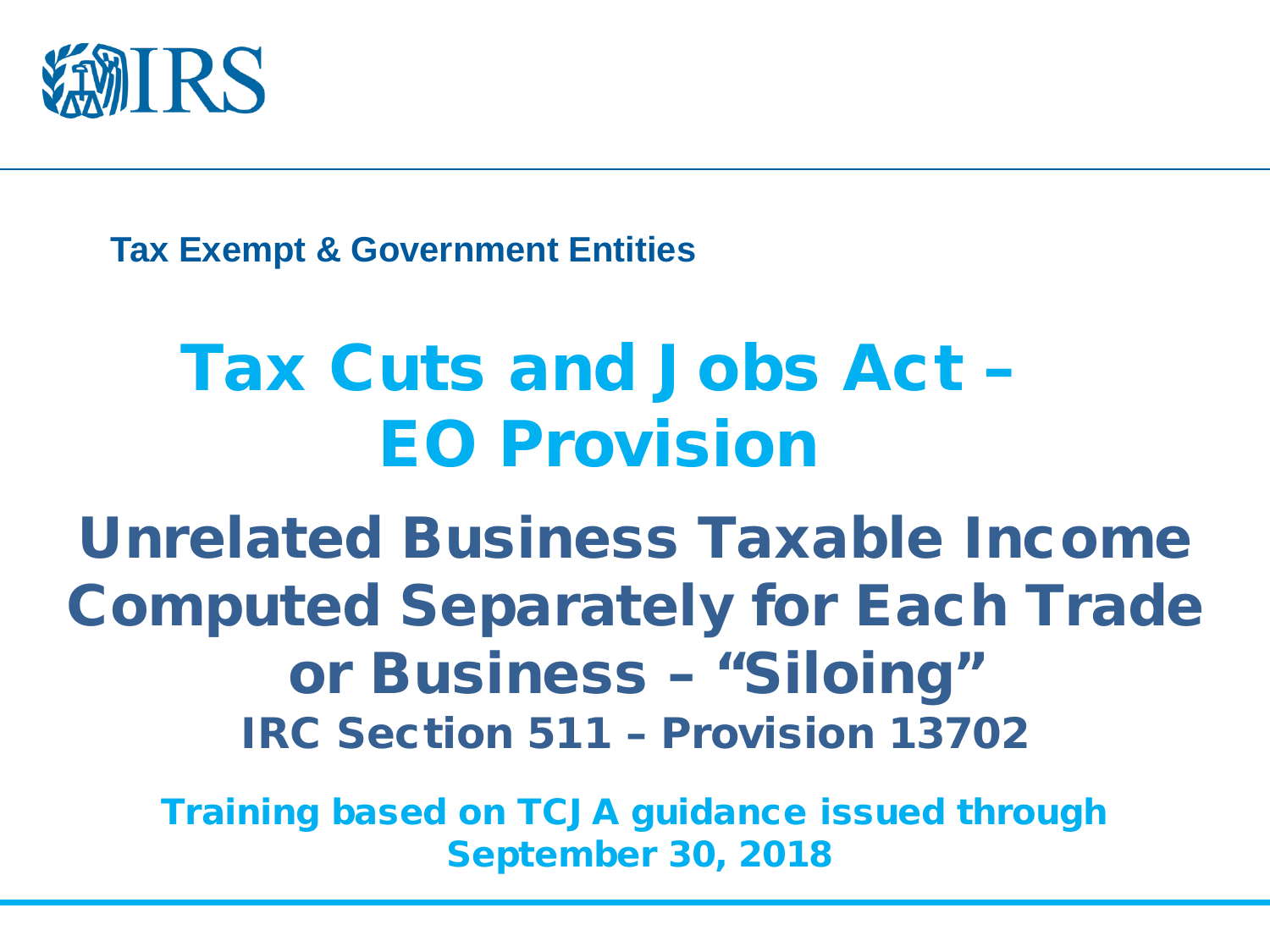# **MIRS** Unrelated Business Tax Law

- IRC 511 applies tax on unrelated business taxable income (UBTI) of exempt organizations
	- $UBTI = Gross$  income  $-$  deductions
	- IRC  $512(a)(1)$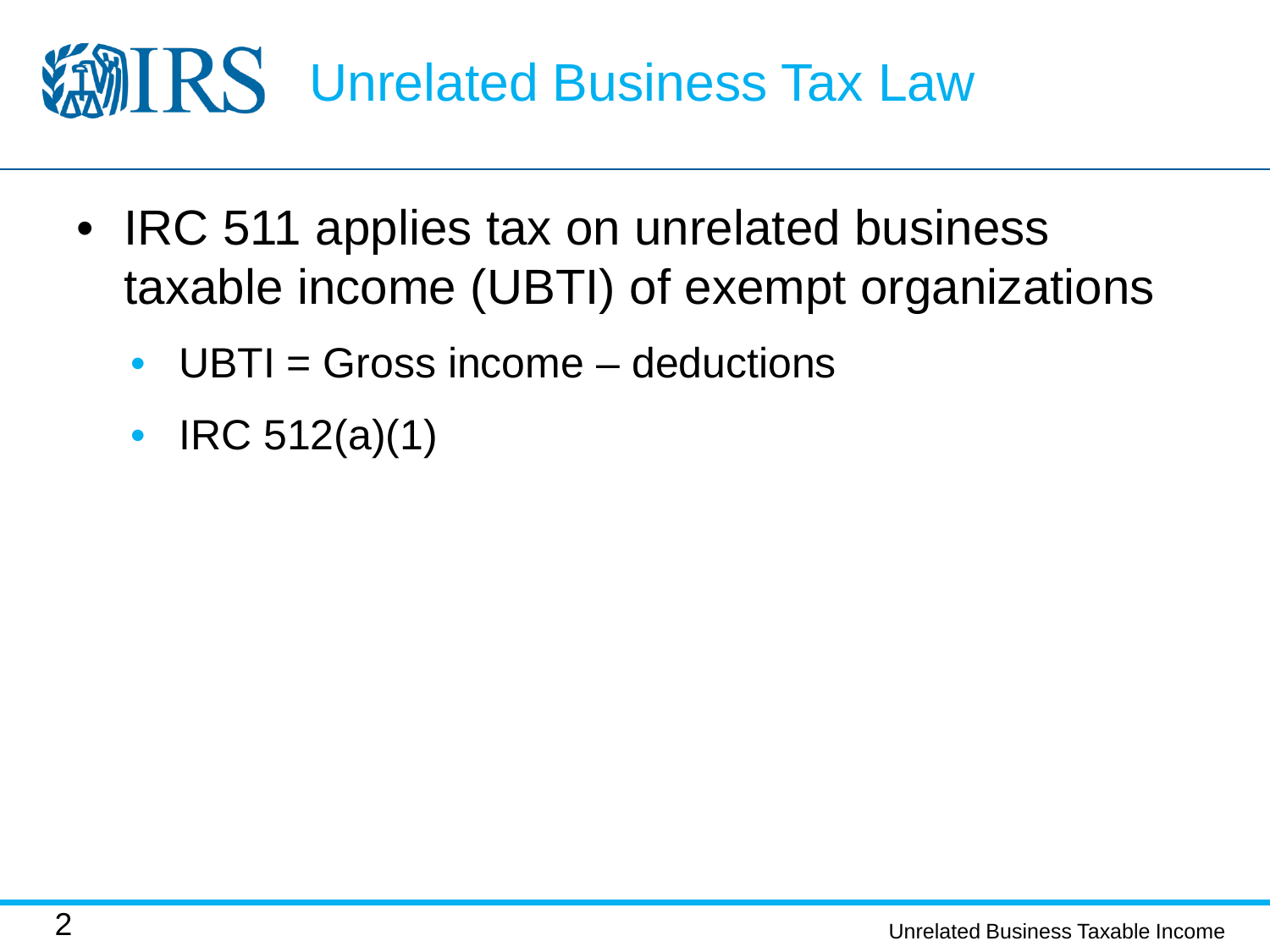#### IRS New Law – TCJA Section 13702

- Added IRC 512(a)(6)
- For organizations with more than 1 unrelated trade or business
	- For each unrelated trade or business, compute:
		- UBTI separately
		- NOLs separately
		- Without regard to \$1,000 specific deduction (IRC 512(b)(12))
- Applies to taxable years beginning after 12/31/17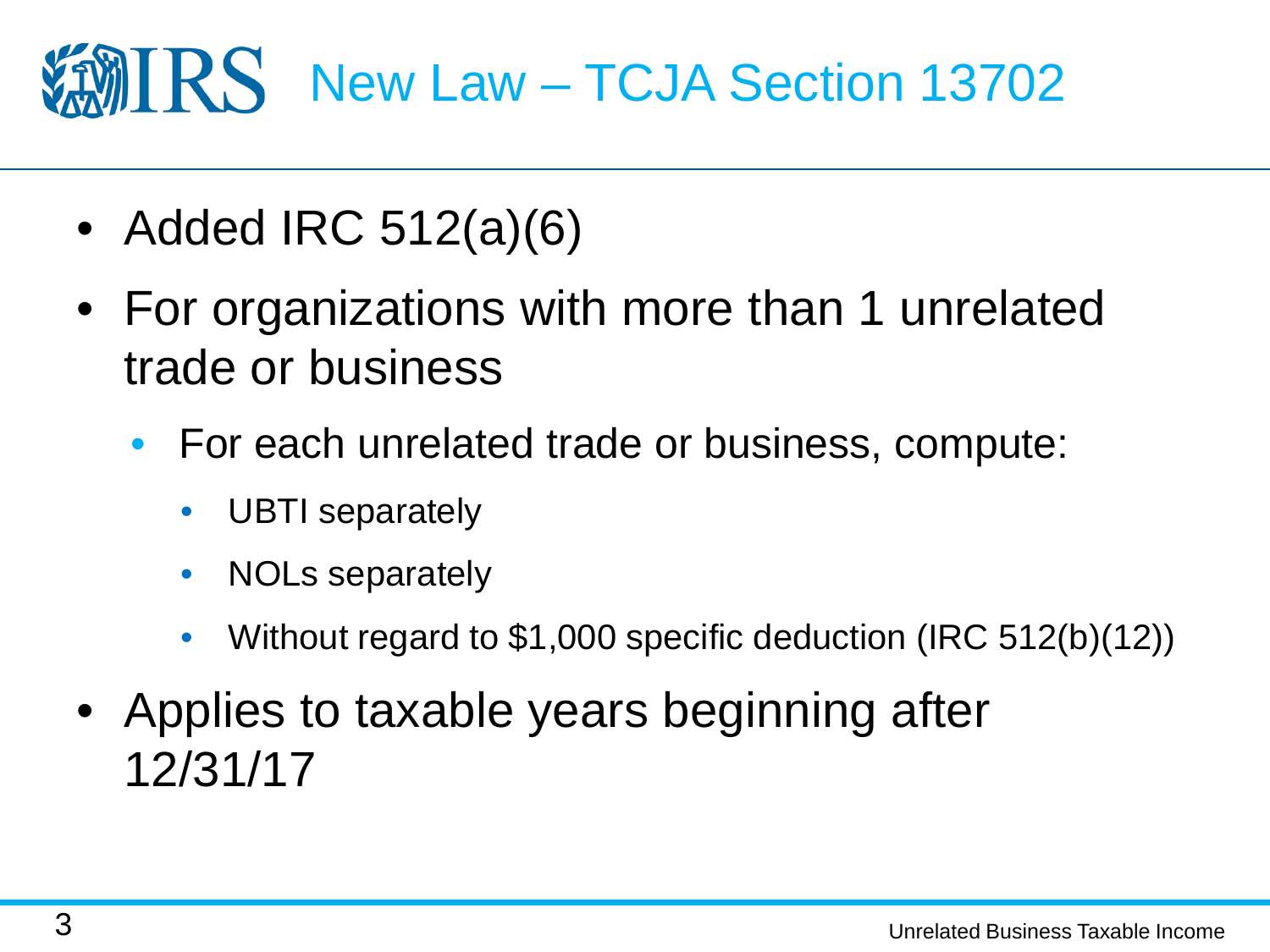

- Is the sum of:
	- The UBTI computed for each such trade or business
	- less \$1,000 specific deduction
- UBTI cannot be less than zero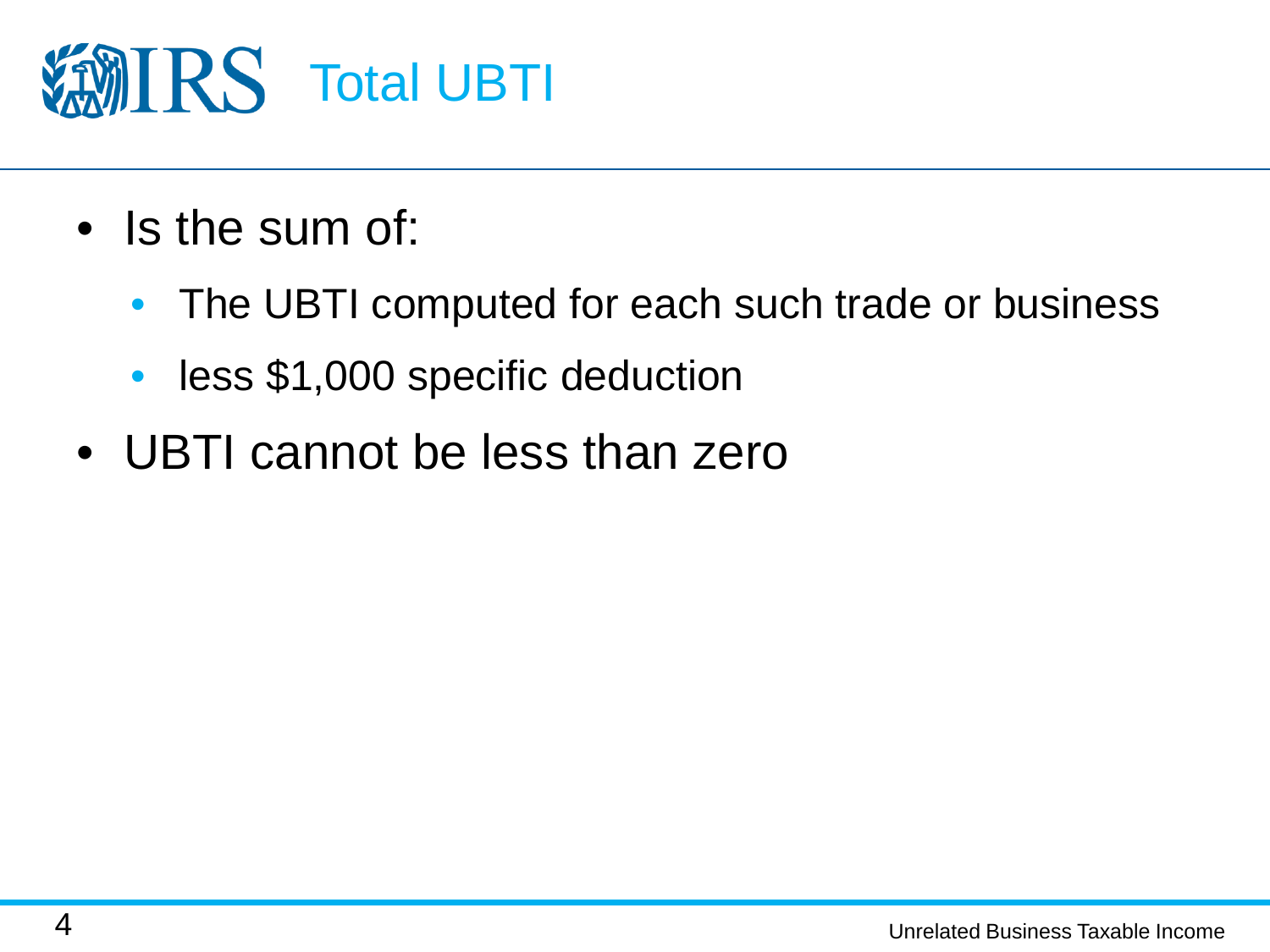

- The \$1,000 specific deduction is taken from total UBTI
- Only 1 specific deduction per organization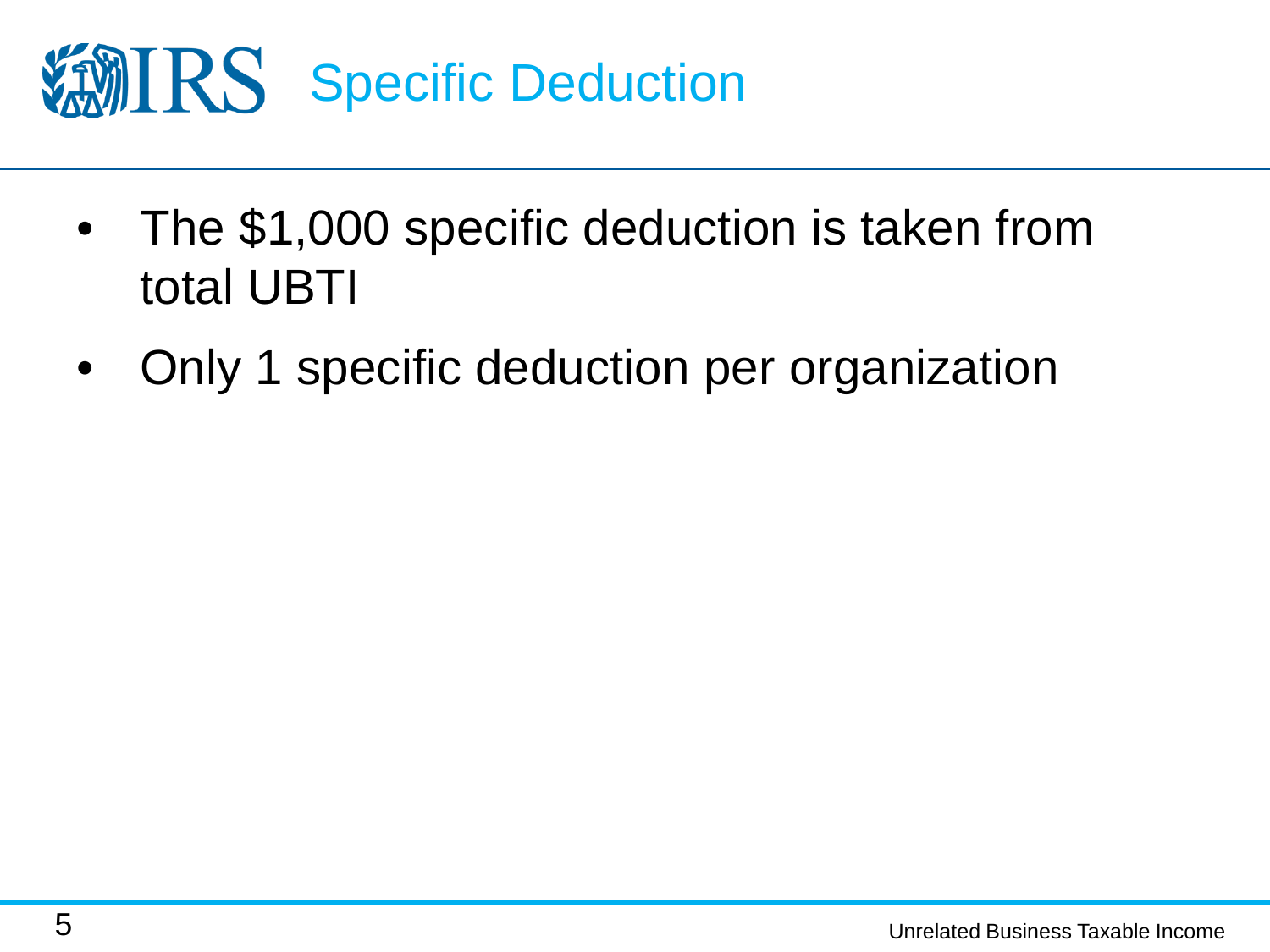# **NET STATES Net Operating Losses**

- IRC 512(a)(6) doesn't apply to NOLs arising in taxable years beginning before 1/1/2018
- Pre-2018 NOLs are carried over
- **Obsolete**: Treas. Reg. 1.512(a)-1(a) aggregation of gross income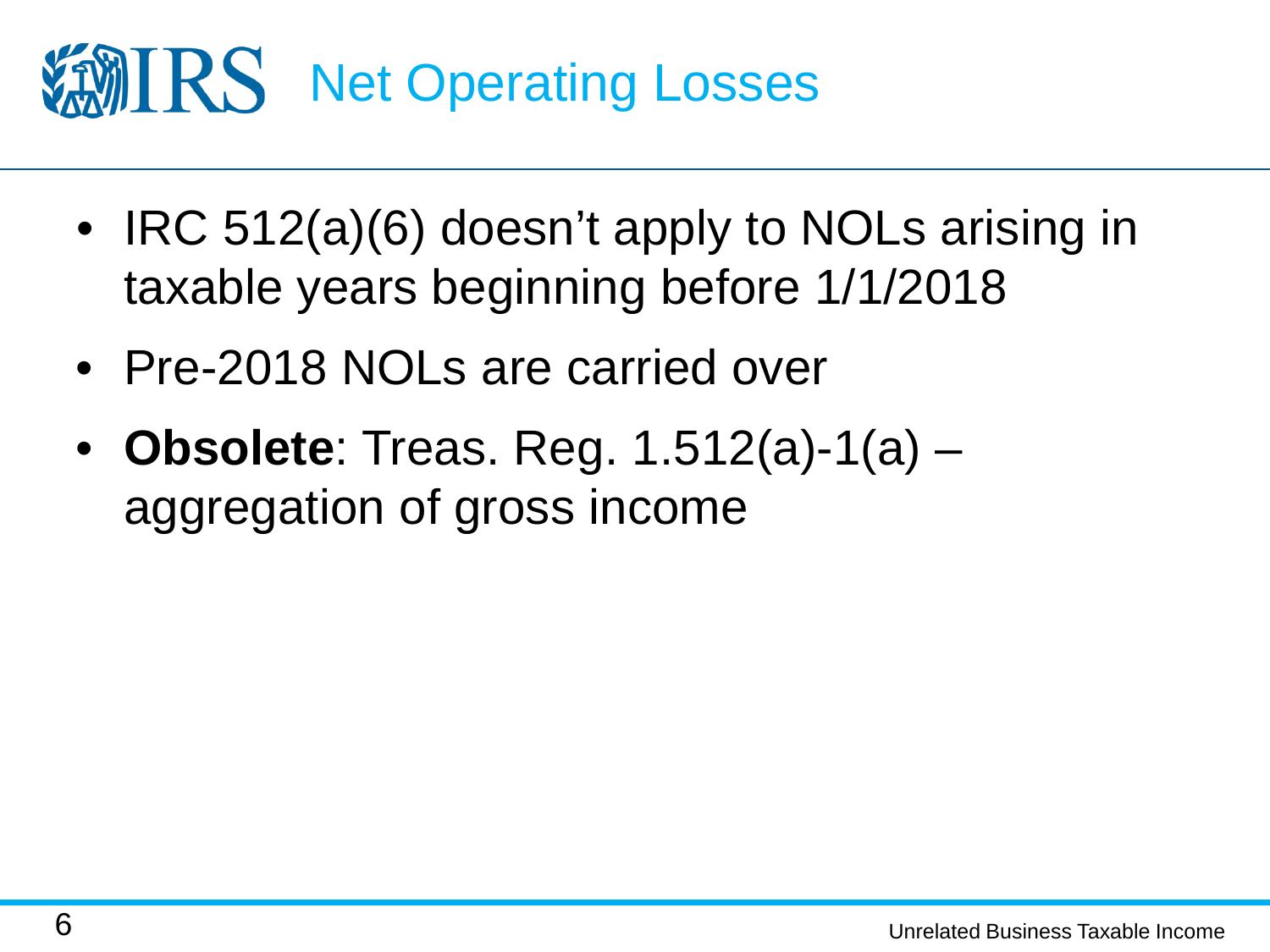

- Audit tip: verify NOL carryover losses
- Taxpayer must be able to substantiate prior year losses carried over as NOLs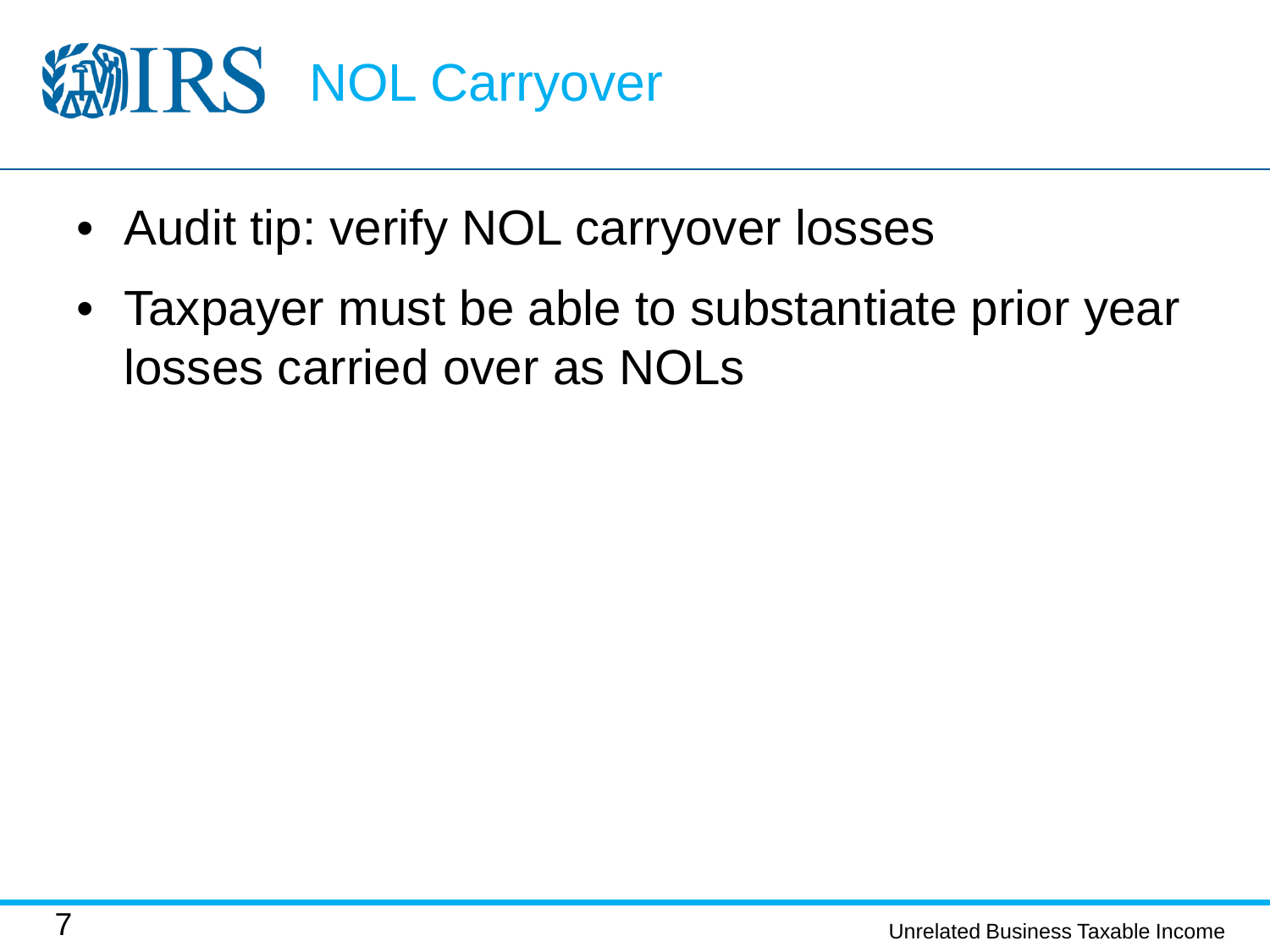

- Revised Form 990-T for 2018
- Calculate each trade or business separately
- New Part III UBTI and deductions of all trades or businesses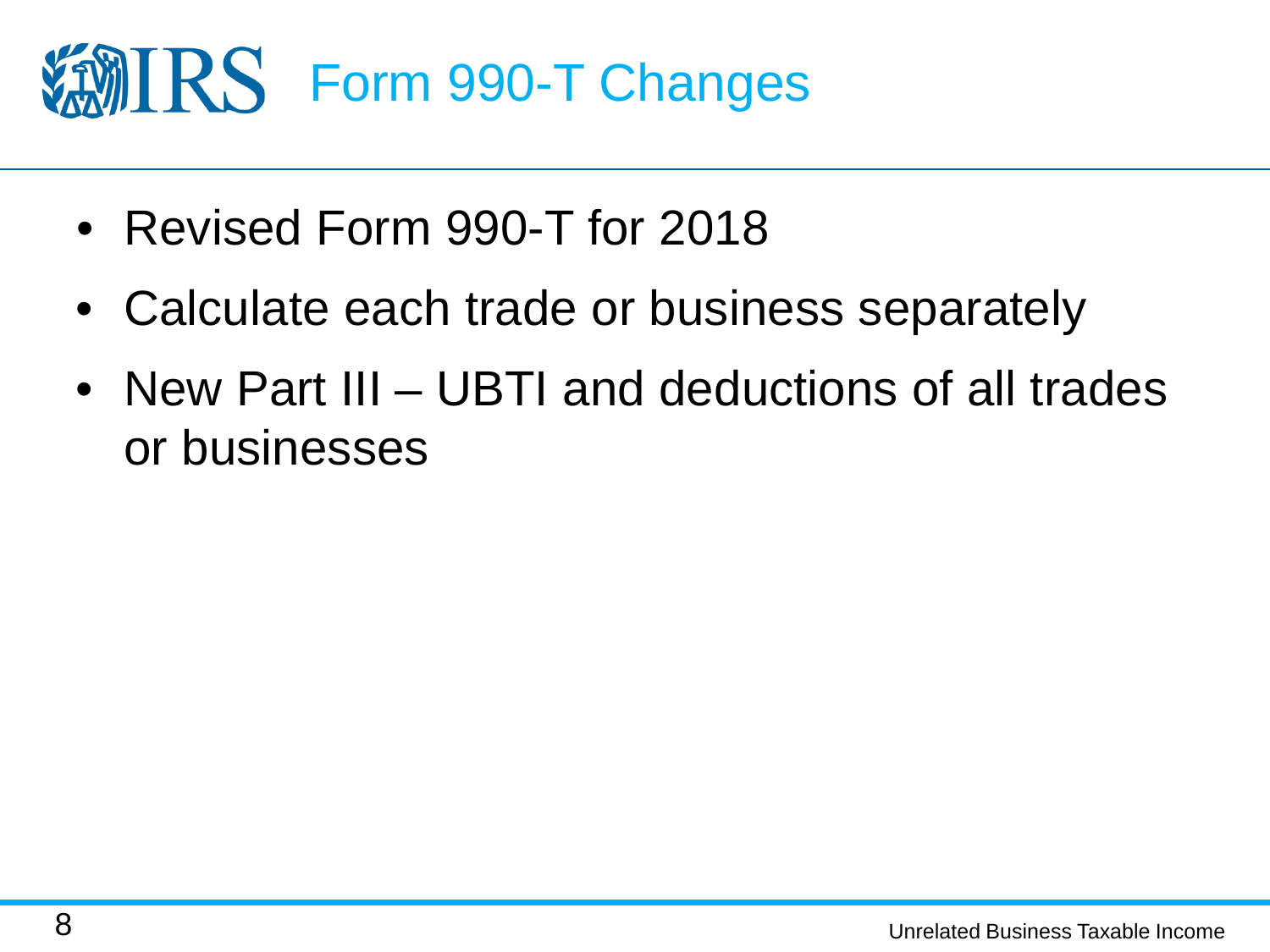

• New Schedule M – each additional trade or business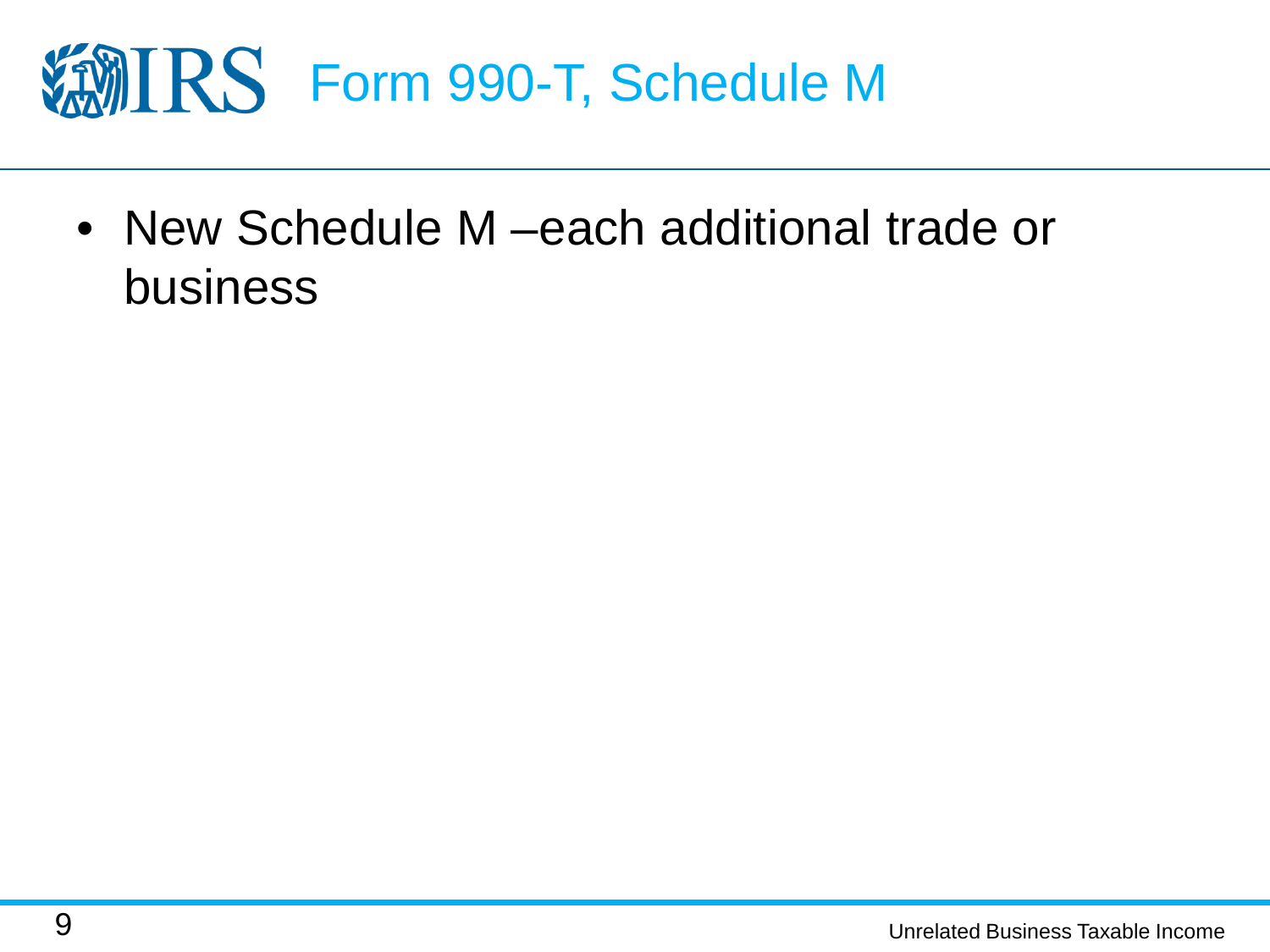## **MIRS** Section 13702 Expected Guidance

- [Notice 2018-67](https://www.irs.gov/pub/irs-drop/n-18-67.pdf)
	- Notice of Propose Regulation on Calculation of UBTI under 512(a)(6)
	- Proposed Regulation for Aggregating Investment Income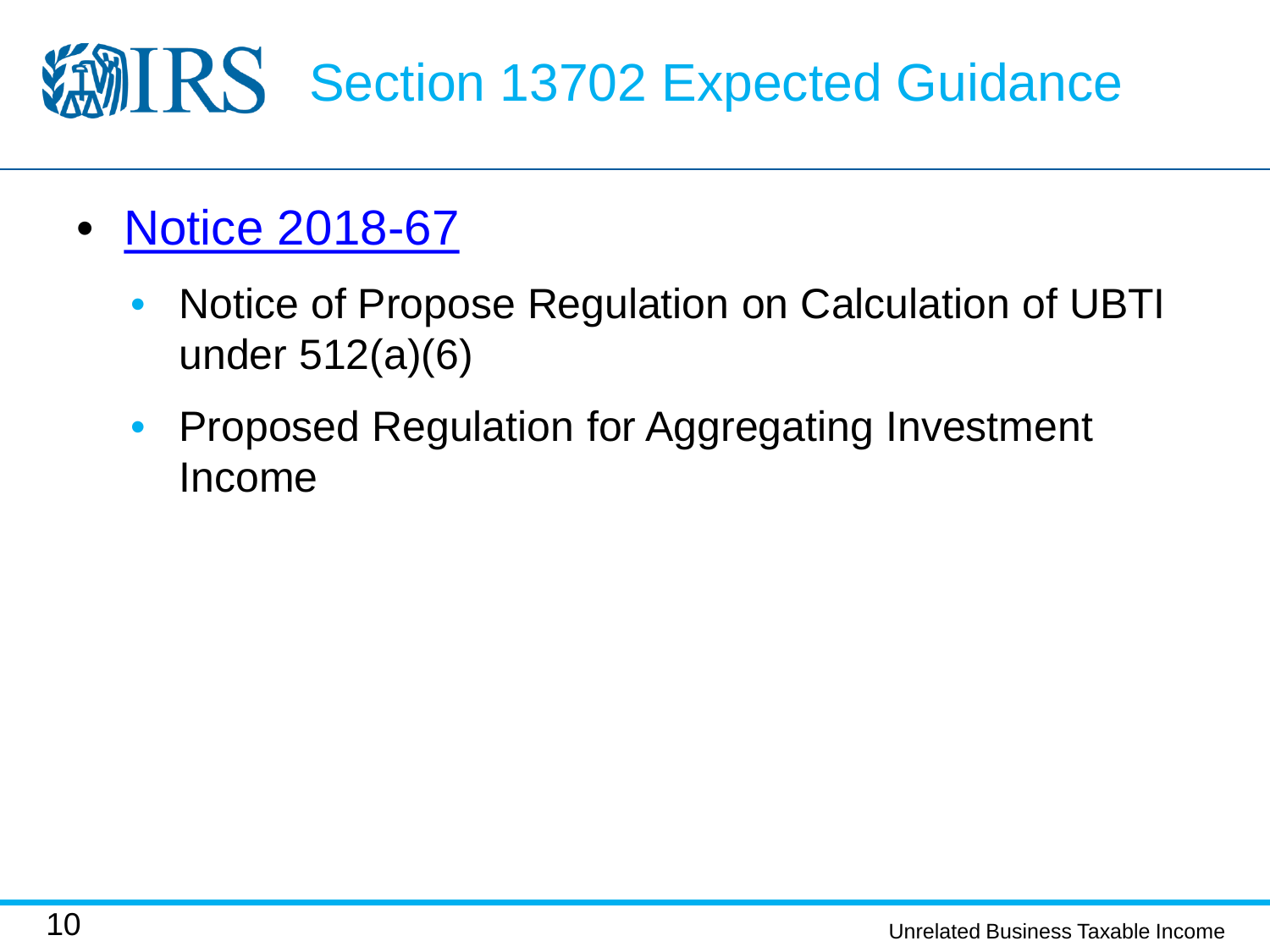# **VANIRS TCJA Section 13702 Resources**

- FAQs IRS.gov
- Pub. 598, Tax on Unrelated Business Income of Exempt Organizations